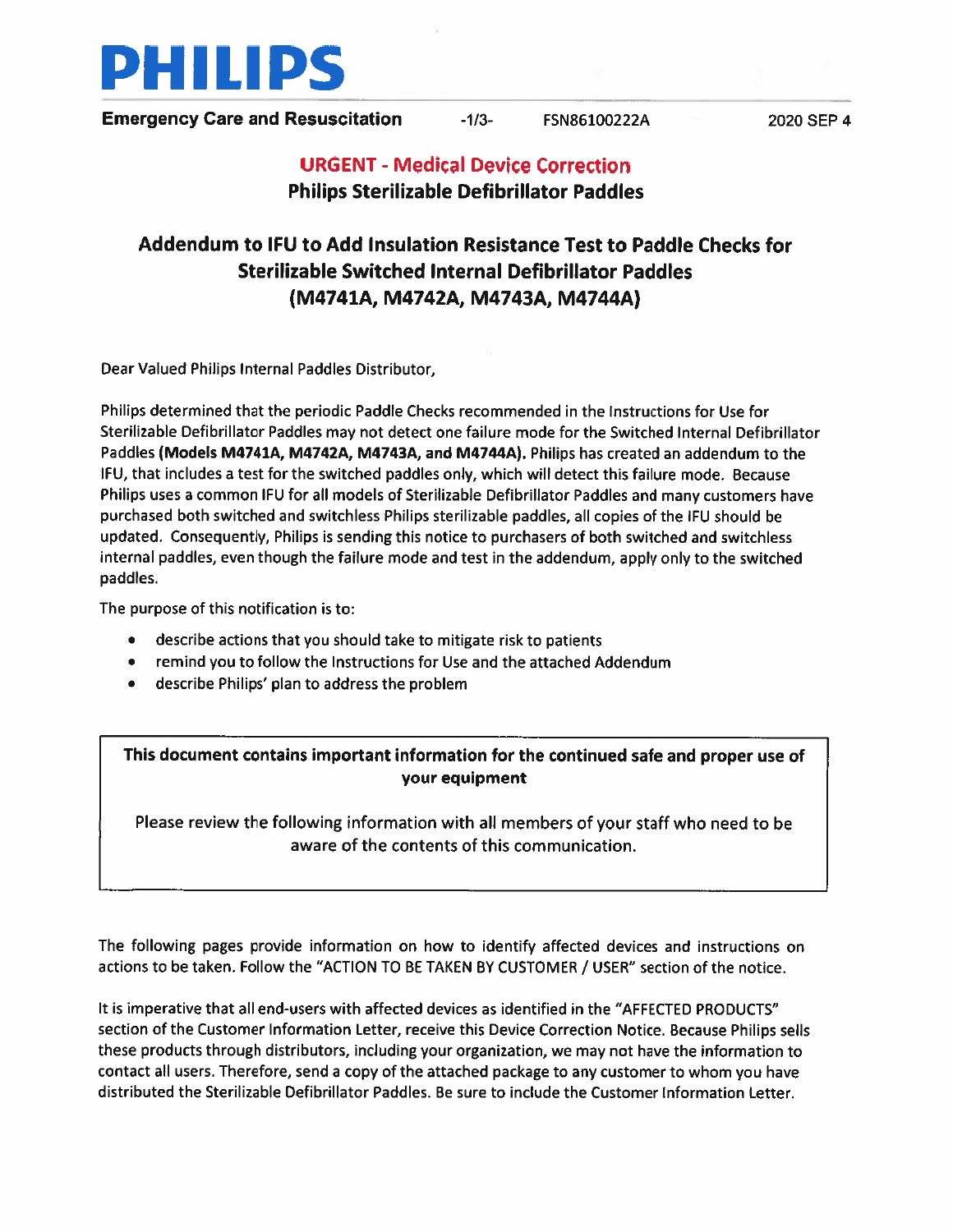

Emergency Care and Resuscitation -2/3- FSN86100222A 2020 SEP 4

## URGENT - Medical Device Correction Philips Sterilizable Defibrillator Paddles

## Addendum to IFU to Add Insulation Resistance Test to Paddle Checks for Sterilizable Switched Internal Defibrillator Paddles (M4741A, M4742A, M4743A, M4744A)

Note: Philips has sent this notification to all customers to whom Philips shipped directly (i.e. customers in the "Ship To" field on the original invoice).

The following pages provide information on how to identify affected devices and instructions on actions to be taken. Follow the "ACTION TO BE TAKEN BY CUSTDMER / USER" section of the notice. If you have questions regarding this notification or need any further information or support, <sup>p</sup>lease contact your local Philips representative <Philips representative contact details to be completed by the KM  $\mu$ country>.

Director, Quality, Emergency Care and Resuscitation

Tanya Deschmidt